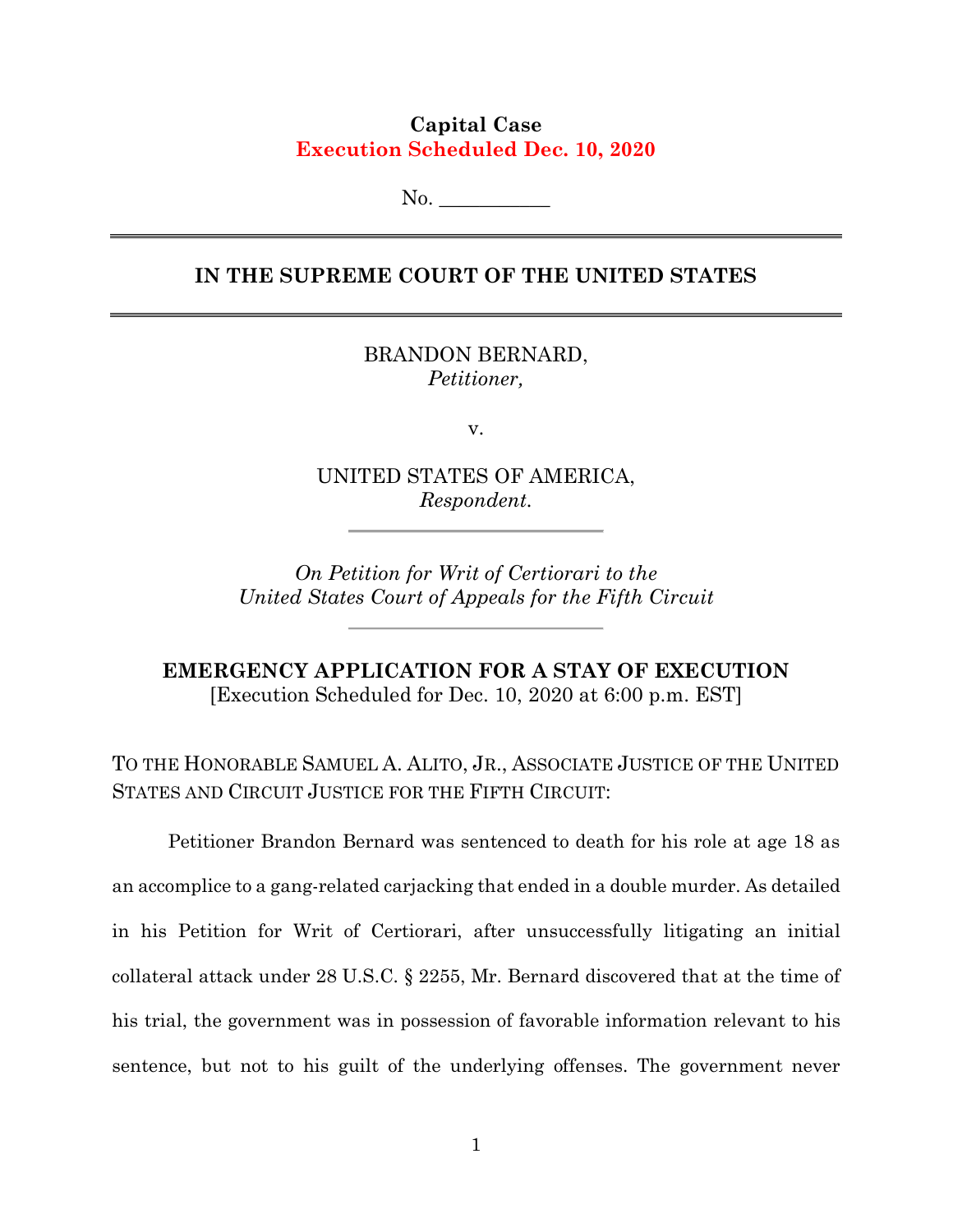disclosed that information to Mr. Bernard's trial attorneys, either prior to trial or during the initial § 2255 proceeding.

Armed with this new information, Mr. Bernard filed a second § 2255 motion, arguing that the reasoning of this Court's decision in *Panetti v. Quarterman*, 551 U.S. 930 (2007), should entitle him to obtain review of the merits of his penalty-phase claims under *Brady v. Maryland*, 373 U.S. 83 (1963), and *Napue v. Illinois*, 360 U.S. 264 (1959), without satisfying the gatekeeping requirements of 28 U.S.C. § 2255(h). The district court described Mr. Bernard's *Panetti*-based procedural argument as "compelling," but concluded that Fifth Circuit precedent foreclosed it. The Court of Appeals affirmed that view. Thus, to date Mr. Bernard's penalty-phase *Brady* and *Napue* claims have received no judicial review whatsoever. As a consequence, if the decision of the court below stands, Petitioner will be executed under a judgment obtained in "a proceeding that d[id] not comport with standards of justice[.]" *Brady*, 373 U.S. at 88.

Mr. Bernard respectfully asks the Court to stay his execution, presently set for Thursday, December 10, 2020, at 6:00 p.m. Eastern time, pending its disposition of his petition for writ of certiorari. As set out below, this case satisfies each consideration relevant to that determination.

#### **A. STANDARD FOR ISSUING A STAY OF EXECUTION**

The standard for granting a stay is well-established. The factors are "(1) whether the stay applicant has made a strong showing that he is likely to succeed on the merits; (2) whether the applicant will be irreparably injured absent a stay; (3)

2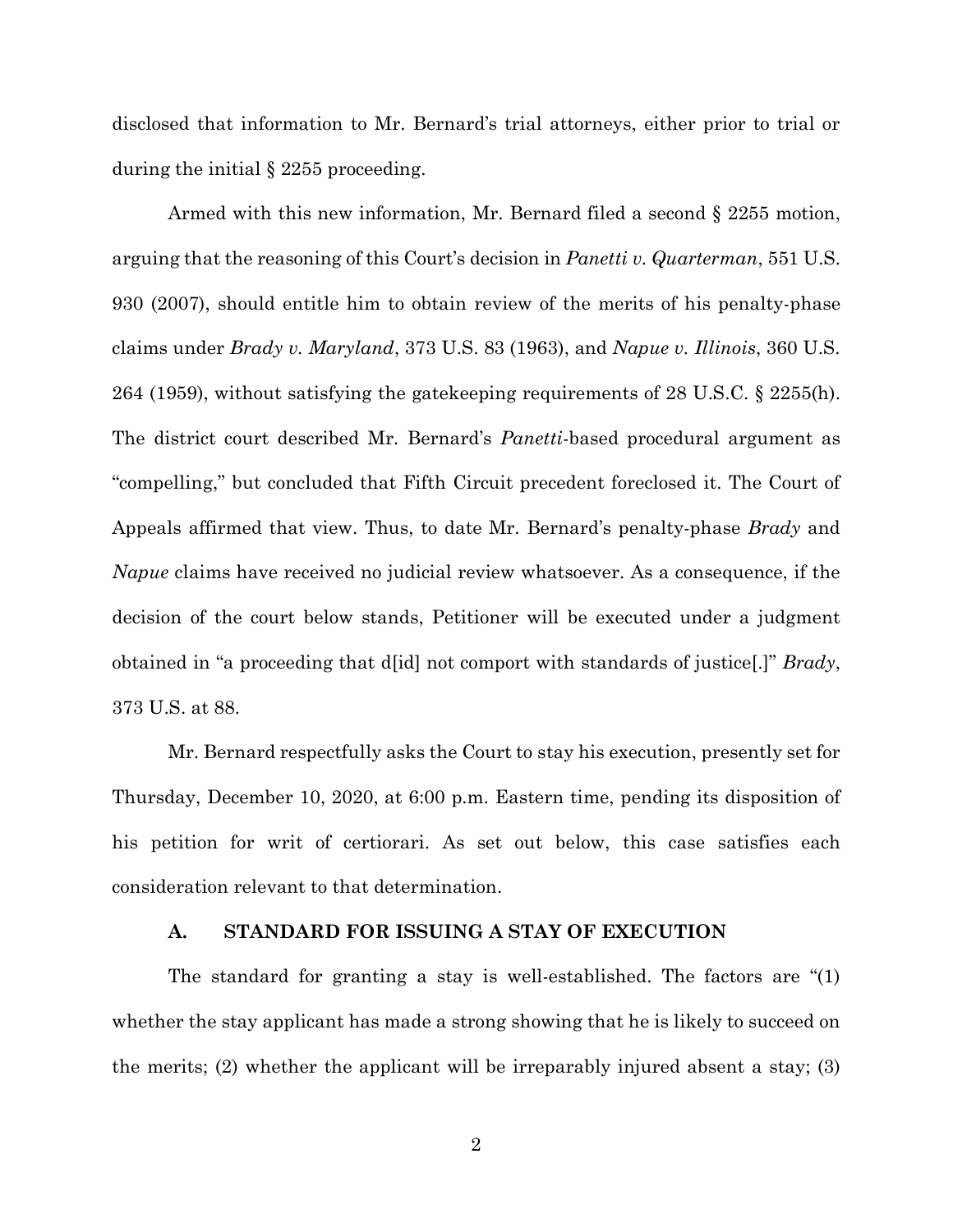whether issuance of the stay will substantially injure the other parties interested in the proceeding; and (4) where the public interest lies." *Nken v. Holder*, 556 U.S. 418, 434 (2009). In the present context, there must be "a reasonable probability that four members of the Court would consider the underlying issue sufficiently meritorious for the grant of certiorari" and "a significant possibility of reversal of the lower court's decision," in addition to irreparable harm. *Barefoot v. Estelle*, 463 U.S. 880, 895 (1983) (citation omitted).

### **1. A reasonable probability exists that the Court will grant certiorari.**

There is a reasonable probability the Court will grant certiorari to review the judgment of the Fifth Circuit and answer the question presented in this case. First, a "reasonable probability" is usually understood as describing a likelihood lower than "more likely than not[.]" *Smith v. Cain*, 565 U.S. 73, 75 (2012) (discussing "reasonable probability" of a different outcome in the context of *Brady* materiality). Thus, to be entitled to a stay of execution until the Court can review his petition in due course, Mr. Bernard need not demonstrate a high likelihood that the Court will decide to hear his case, but only a reasonably good chance of that outcome.

Second, Rule 10(c) identifies, as a relevant consideration in the Court's exercise of its certiorari jurisdiction, whether "a United States court of appeals … has decided an important federal question in a way that conflicts with relevant decisions of this Court." The Fifth Circuit's decision finding Mr. Bernard's second-in-time § 2255 motion subject to the gatekeeping requirements of 28 U.S.C. § 2255(h) is contrary to the Court's decision in *Panetti v. Quarterman*, 551 U.S. 930 (2007), as another circuit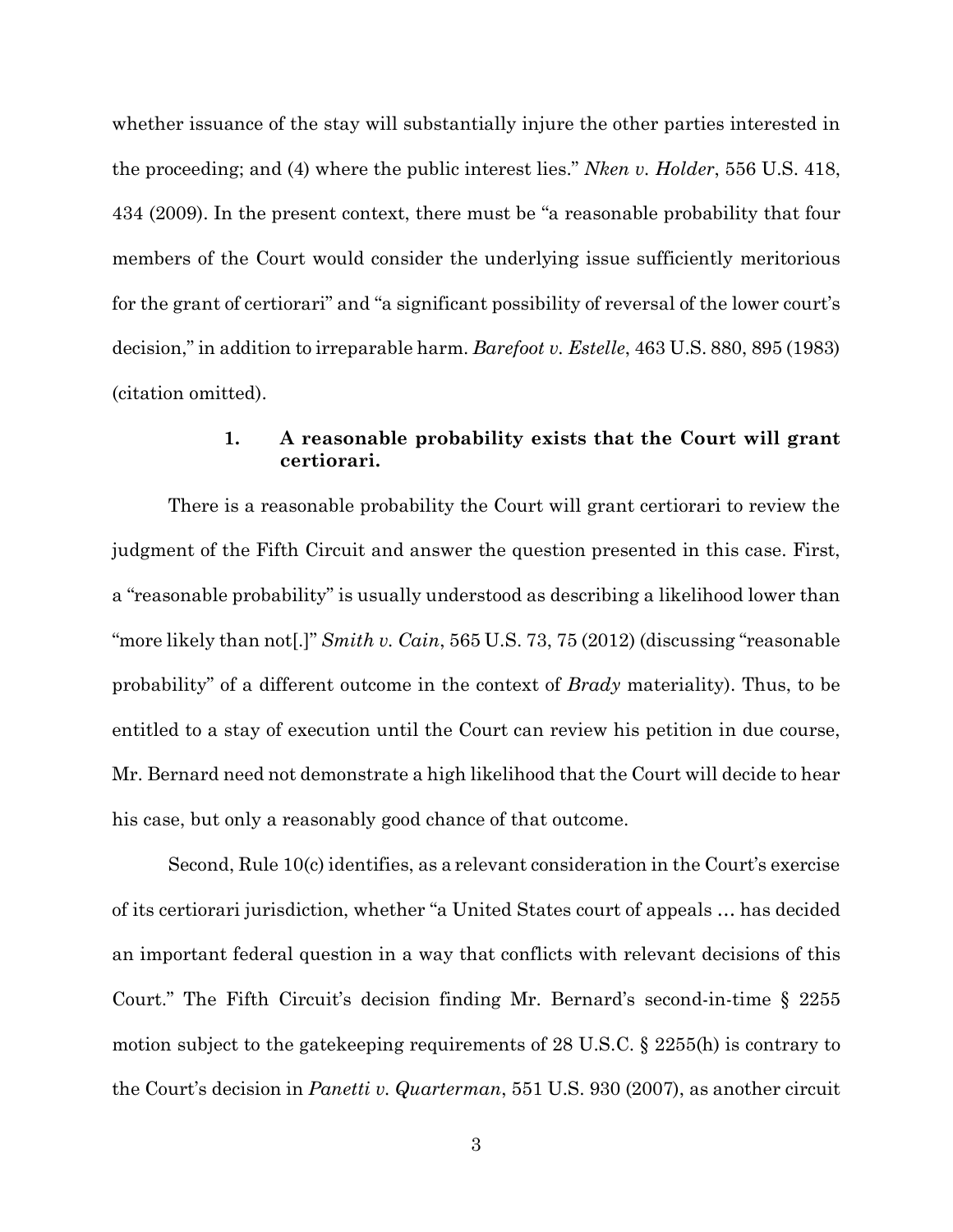court has explained in a careful and detailed analysis of the issue. *See Scott v. United States*, 890 F.3d 1239, 1250-51 (11th Cir. 2018); *see also* Petition for Writ of Certiorari at 25–28 (discussing *Scott*). A number of other judges of the federal courts of appeals subscribe to *Scott*'s analysis of how *Panetti* should apply to *Brady* claims, including a strong component of the majority of the full Fourth Circuit in *Long v. Hooks*, 972 F.3d 442, 487 (4th Cir. 2020) (en banc) (Wynn, Thacker, and Harris, JJ., concurring). Thus, there exists significant disagreement among federal appellate jurists over how *Panetti* should apply to whether *Brady* claims are successive, when the *Brady* violation could not have been known to the defendant at the time of his first § 2255 motion. Given the frequency with which *Brady* issues arise for prosecutors, that is sufficient to show a reasonable probability that the Court will grant certiorari to consider the question. *See, e.g., Maryland v. King*, 567 U.S. 1301, at \*2 (2012) (Roberts, C.J., in chambers) (finding a "reasonable probability" that certiorari would later be granted, where lower court's decision was in conflict with other relevant decisions of other courts, so as to potentially warrant review, and implicated "an important feature of day-to-day law enforcement"). In addition, the issue at the heart of this case is an exceptionally important one: whether, especially in a death penalty case, the government should be allowed to insulate its *Brady* violations from ever having judicial review, simply by the expedient of continuing to hide those violations until a defendant's first § 2255 proceeding has concluded (for example, as in this case, by making misrepresentations to the § 2255 court regarding the true scope of discovery the prosecution allowed at trial). Finally, as detailed in the Petition, this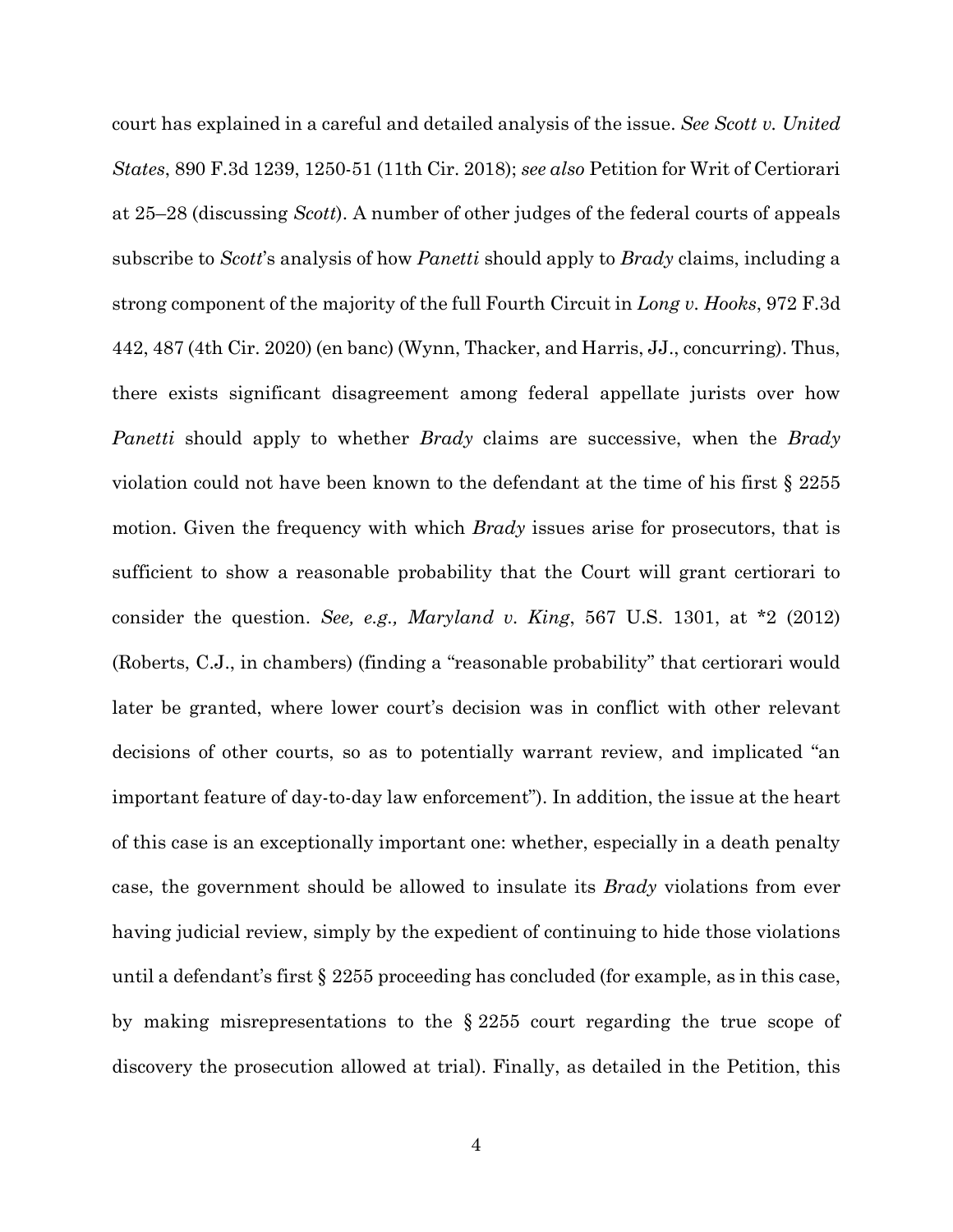case presents an exceptionally compelling vehicle for addressing the Question Presented, given the lack of complicating factors.

## **2. If the Court grants certiorari, there is a "fair prospect" it will reverse the judgment below.**

The stay standard requires an applicant to demonstrate a "fair prospect" that if review is granted, the Court will reverse the judgment under review. *King*, 567 U.S. at 1301 (Roberts, C.J., in chambers) (citing *Conkright v. Frommert*, 556 U.S. 1401, 1402 (2009) (Ginsburg, J., in chambers)). That degree of likelihood has also been described as a significant or substantial possibility. *Phillip Morris USA, Inc., v. Scott*, 561 U.S. 1301, 1304 (2010) (Scalia, J., in chambers) (granting stay where it was "significantly possible that the judgment below will be reversed"); *Barnes v. E-Systems, Inc., Group Hospital Medical & Surgical Insurance Plan*, 501 U.S. 1301, 1303 (1991) (Scalia, J., in chambers) (same, where there was a "substantial possibility" that the judgment below would fall).

Mr. Bernard has made that showing here. Indeed, it is *highly likely* that the Court, if it grants review, will reverse the Fifth Circuit. None of the courts taking the same view as the Fifth Circuit (including that court itself) have engaged in depth with the question of how *Panetti*'s principles should apply in the circumstances of a *Brady* claim that the petitioner, due to government misconduct, could not have known about in time to present it in his initial § 2255 motion. Meanwhile, numerous appellate judges have concluded after detailed analysis of this Court's reasoning in *Panetti* that a *Brady* claim should not be deemed successive when government malfeasance precluded its presentation in an initial § 2255 motion. This inference is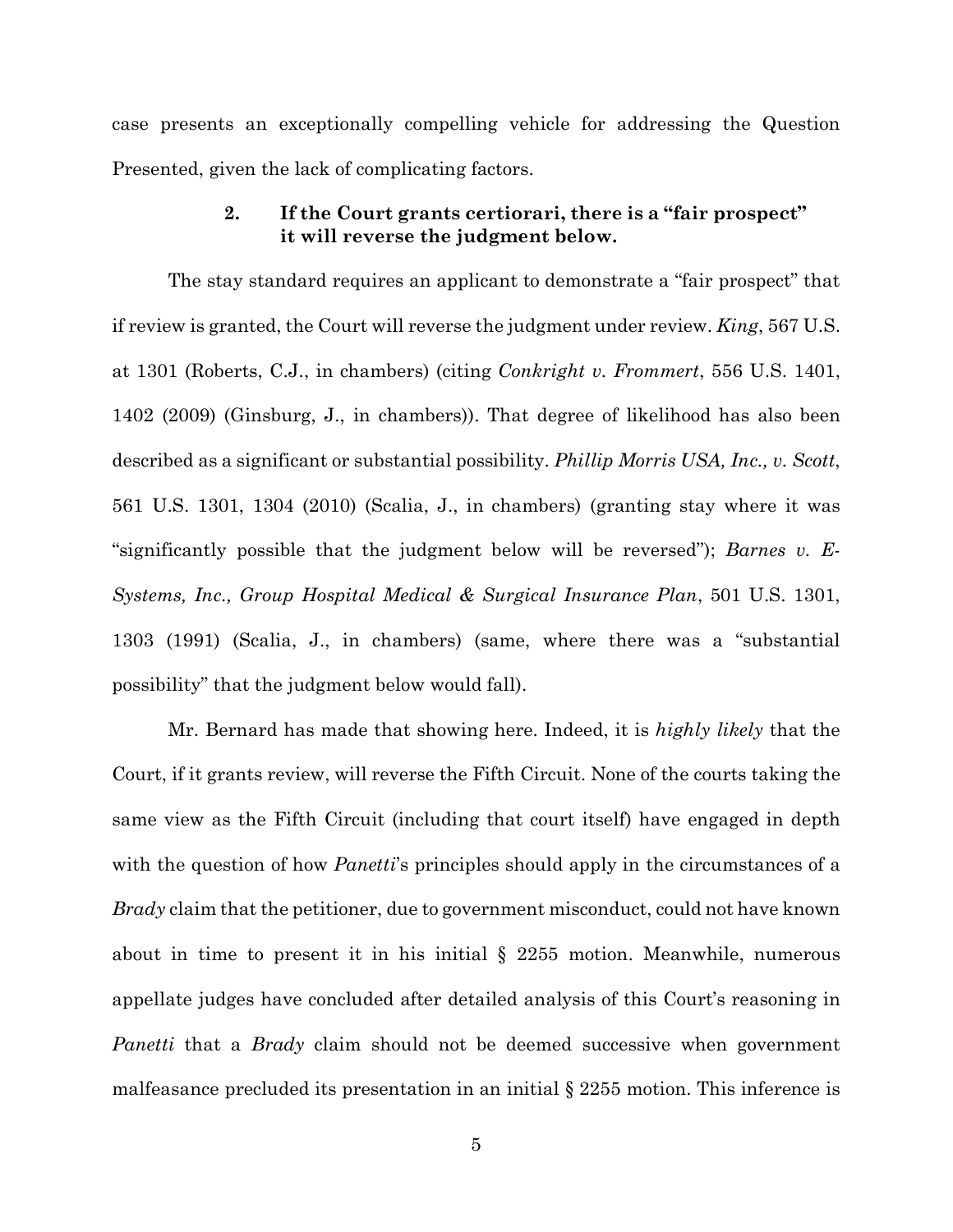especially strong given this Court's rightful reluctance to interpret § 2255 in a manner that would mean a petitioner's "forever losing [his] opportunity for any federal review . . ." of a particular constitutional claim. 551 U.S. at 945-46. Upholding the Fifth Circuit would mean that a valid penalty-related *Brady* claim could never be reviewed by any court, so long as the government hid the *Brady* material until the initial § 2255 proceeding was complete. As numerous judges have recognized, Congress would not have intended this result; nor would it have intended to incentivize prosecutors to act in this manner. The Court is likely to conclude the same, which means there is at least a "fair prospect" it will reverse the Fifth Circuit.

#### **3. Mr. Bernard will be irreparably injured without a stay.**

Mr. Bernard will suffer irreparable injury if his execution goes forward before the Court can consider and act on his petition for certiorari. *See e.g.*, *Wainwright v. Booker*, 473 U.S. 935, 935 n.1 (1985) (Powell, J., concurring in decision to vacate stay of execution) ("The third requirement – that irreparable harm will result if a stay is not granted – is necessarily present in capital cases."); *Evans v. Bennett*, 440 U.S. 1301, 1306 (1979) (Rehnquist, J.) (granting stay of execution in light of the "obviously irreversible nature of the death penalty"); *Williams v. Chrans*, 50 F.3d 1358, 1360 (7th Cir. 1995) ("There can be no doubt that a defendant facing the death penalty at the hands of the state faces irreparable injury.").

## **4. A stay will not substantially injure the other parties interested in the proceeding.**

This is not a case where a death row prisoner is bringing a last-minute motion for stay of execution as a tactical step. *See Gomez v. U.S. Dist. Court*, 503 U.S.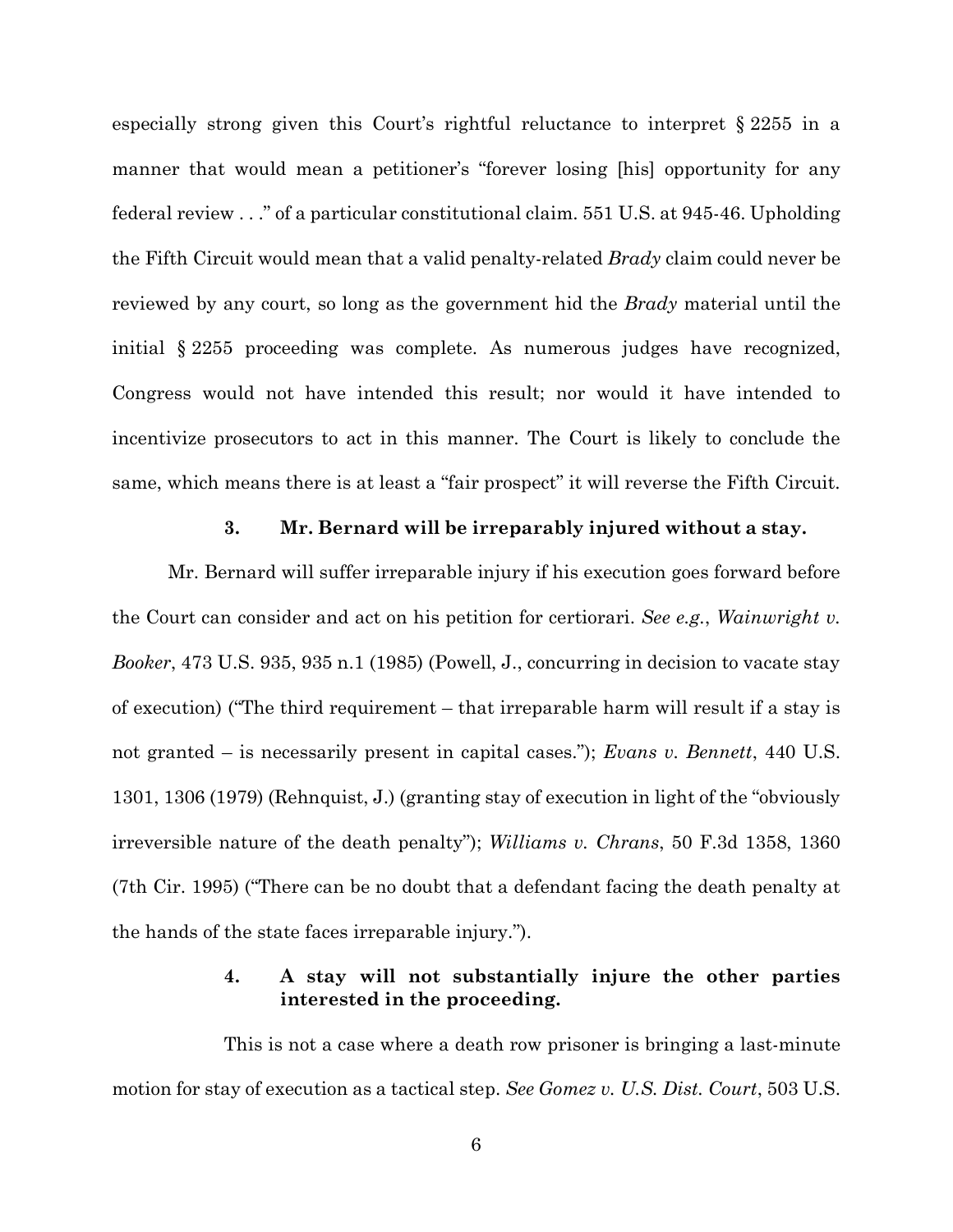653, 654 (1992) (per curiam) (noting that the balancing of the parties' interests should include considering whether a stay application is last-minute or otherwise manipulative of the habeas process). He has pursued this issue diligently. The initial 18 years of delay is not due to any action of his, but *the government's* hiding the *Brady*  material until its use benefitted the government in another proceeding. Mr. Bernard filed his second-in-time § 2255 motion on February 4, 2019. The government set his execution date more than a year and a half later, on October 16, 2020, before his case was even final in the Fifth Circuit. That court denied rehearing en banc on November 6, 2020. Amid the flurry of other work on Mr. Bernard's behalf, including preparing his clemency petition and meeting with the Pardon Attorney, he could not, as a practical matter, have filed this petition sooner.

To be sure, the government's new urgency to carry out Mr. Bernard's sentence may be temporarily forestalled, but only so long as will be necessary to ensure that the government may carry out the sentence lawfully. Indeed, any exigency in these proceedings is entirely of the government's making. For one thing, of course, it was the *government* that concealed for nearly twenty years the information necessary for Mr. Bernard to bring his *Brady* and *Napue* claims in the first place. And while the government had no functional execution protocol when Mr. Bernard's initial § 2255 proceeding concluded in 2016, that situation came to an end in July 2019 with the government's announcement that it had adopted a new protocol and would begin to schedule executions (which it proceeded to do). Even then, the government waited more than a year before setting an execution date for Mr. Bernard. At a minimum,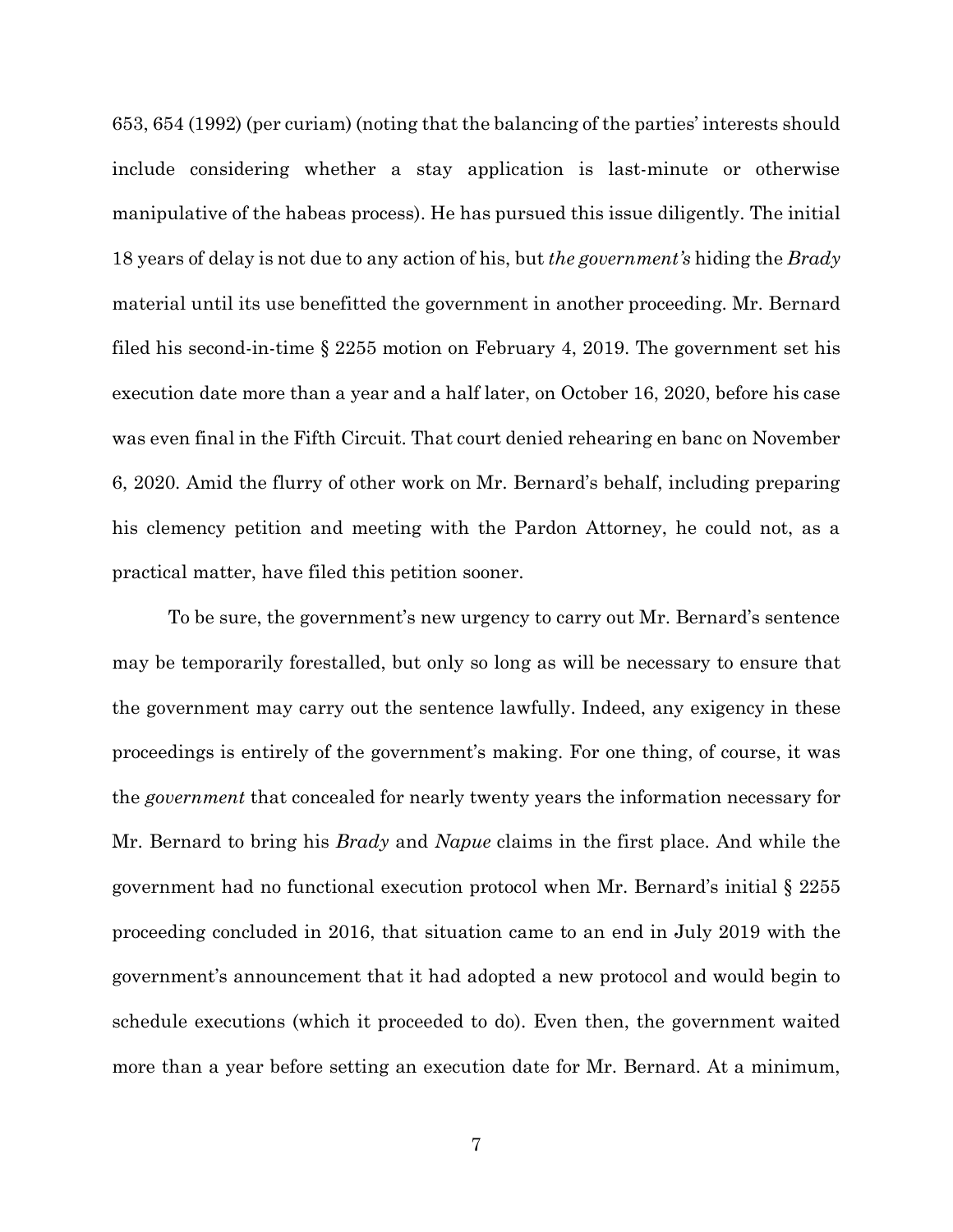then, the Court need not cut short its consideration of Mr. Bernard's substantial petition for writ of certiorari simply to accommodate the government's sudden and unexplained fit of purported urgency to move ahead with his execution. "[T]he fact that the government has not – until now – sought to" schedule Mr. Bernard's execution "undermines any urgency surrounding" its claimed need to do so. *See Oscorio-Martinez v. Att'y Gen. U.S. of Am*., 893 F.3d 153, 179 (3d Cir. 2018).

### **5. The public interest favors granting a stay.**

The community as a whole will suffer harm if no stay is granted. Allowing government misconduct to go unremedied will erode the public's confidence that the court system offers a level playing field, providing a forum to redress grievous wrongs. And there is an "overwhelming public interest" in "preventing unconstitutional executions." *Bronshtein v. Horn*, 404 F.3d 700, 708 (3d Cir. 2005) (citation omitted). A stay of execution, in fact, will serve the strong public interest – an interest the government shares – in administering capital punishment in a manner consistent with the Constitution.